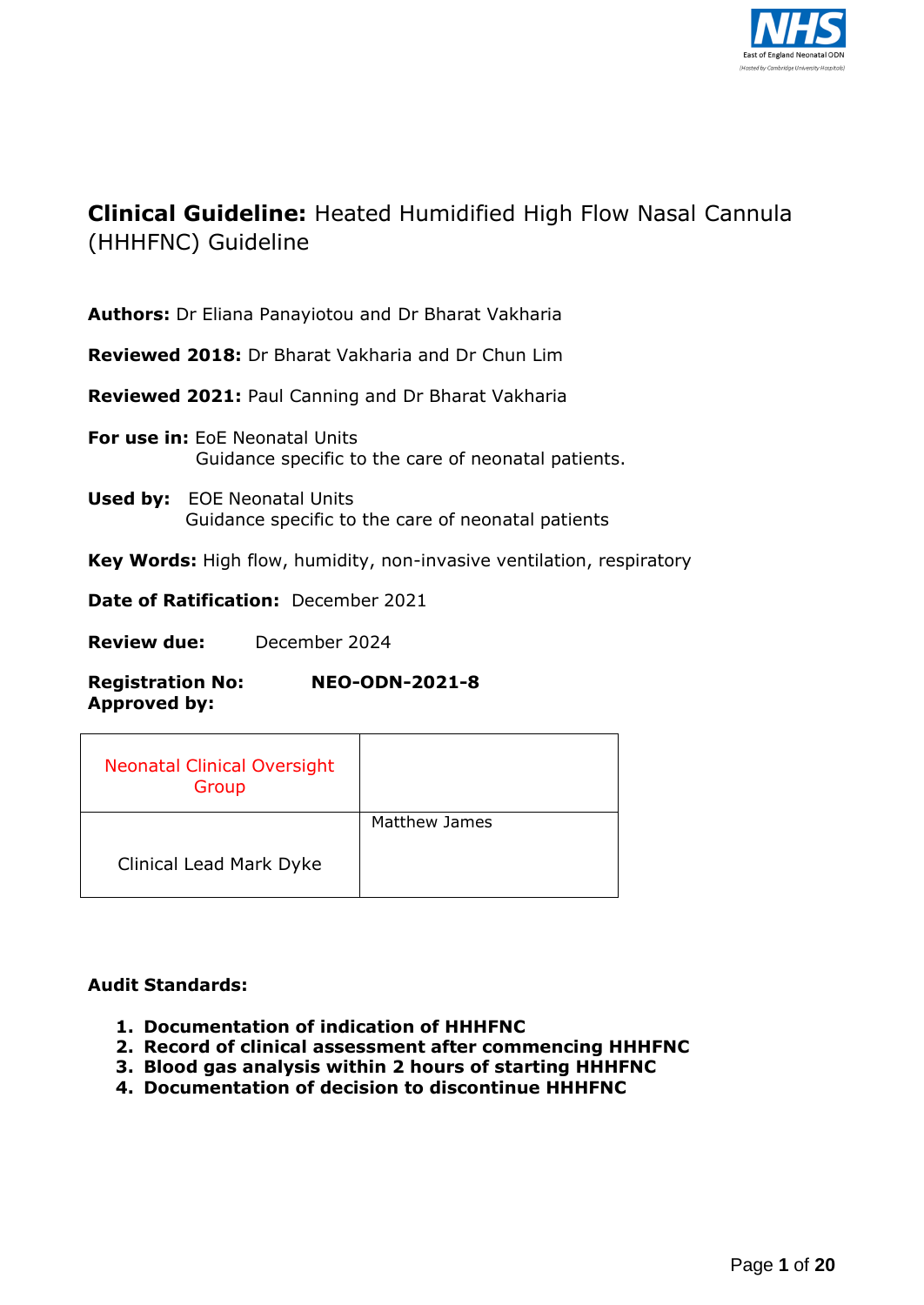

# **Heated Humidified High Flow Nasal Cannula (HHHFNC) Guideline**

This guideline outlines the use of humidified high flow nasal cannula (HHHFNC) for noninvasive ventilation support in infants on the neonatal unit.

There are various manufacturers of HHHFNC devices including Vapotherm (Vapotherm Inc) Optiflow (Fisher-Paykel) and Fabian Therapy evolution. Setting up HHHFNC will depend on which device is used in each neonatal unit and relies on the correct choice of nasal cannula size.

There is considerable difference in experience in the use of this relatively new modality of non-invasive respiratory support in neonates.

Some neonatal units in the region have used this modality of non-invasive ventilation since 2008 and it is often their routine first-line tool for non-invasive support. Others have just started using it bigger babies while they continue to gain confidence. The aim should be to use the least invasive respiratory support possible that permits

stabilisation and minimises adverse outcomes.

# **Introduction:**

- Humidified high flow nasal cannula (HHHFNC) delivers non-invasive respiratory support in neonates in the form of oxygen or a mixture of oxygen and air at flow rates ≥ 1L/min. Delivery of high flow rates via standard nasal cannula is not possible due to the negative impact on the respiratory mucosa with delivery of cold and dry gases. For this reason nasal cannula are only used at low flowrates (generally <0.5L/min) to deliver supplemental oxygen and maintain saturations.
- HHHFNC offers an alternative option to low-flow nasal cannula, head box oxygen and nasal continuous positive airway pressure (nCPAP).
- It may be used as primary therapy or as step down care from mechanical ventilation. Early initiation of non-invasive ventilation is advocated to prevent prolonged use of endotracheal ventilation, which increases the risk of bronchopulmonary dysplasia (BPD), air leak and lung injury (Lee et al., 2020).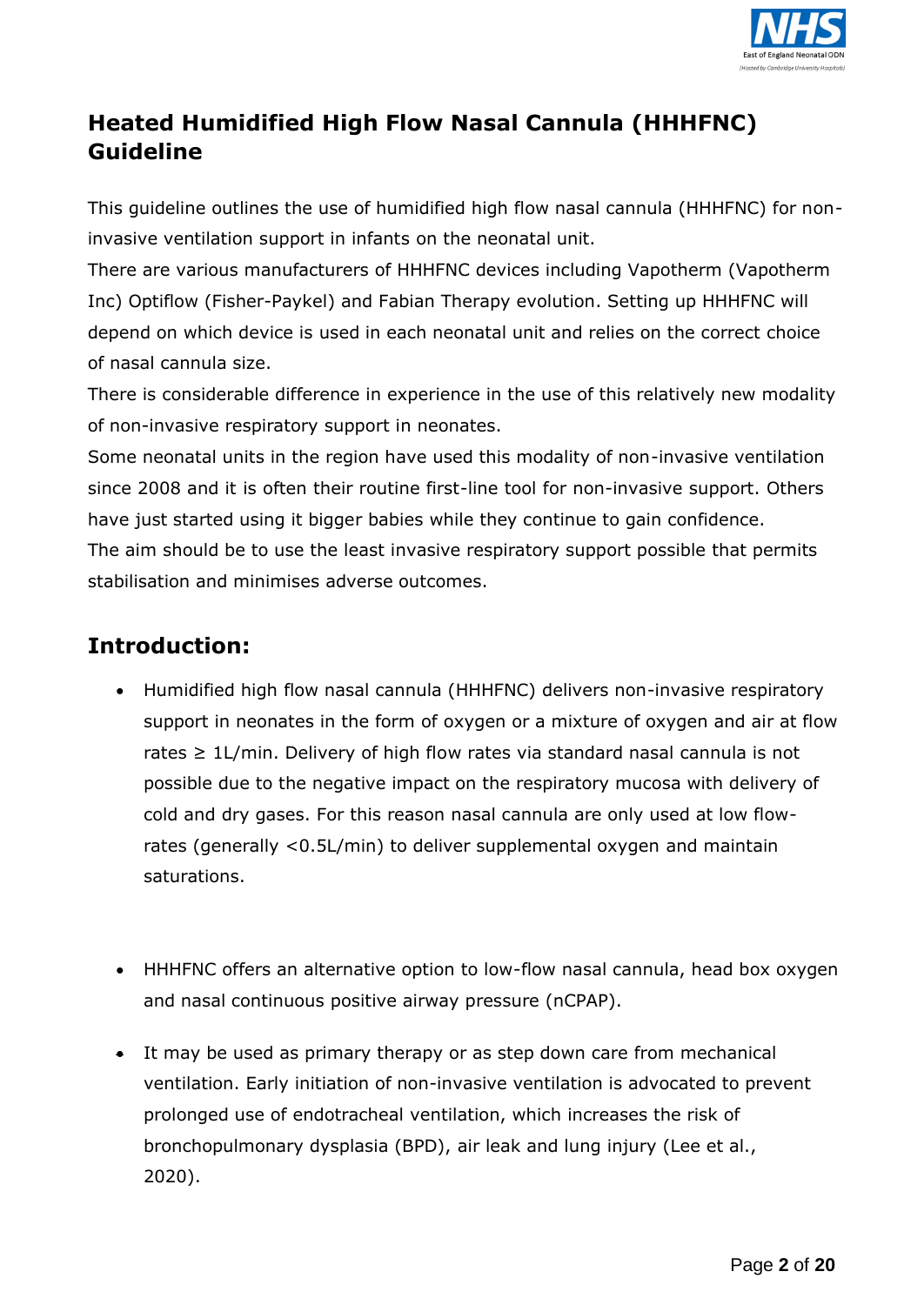

 HHHFNC can be used for non-invasive ventilation support in both term and premature infants.

# **Background & Rationale:**

- HHHFNC allows the delivery of oxygen or a mixture of oxygen and air at flow rates greater than the inspiratory flow rate possible for a neonate to achieve (Kugelman et al 2014)
- Entrainment of room air is reduced as the flow-rate increases and hence HHHFNC therapy can deliver oxygen at higher concentrations than is possible by low flow therapy or head box oxygen.
- This can be achieved by flows greater than 2L/min; however, the American Academy of Respiratory Clinicians advocates a flow of at least 3L/min to define high flow therapy.

Non-invasive delivery of gases by other modes has different benefits and complications.

- Face masks / standard low flow intranasal cannula are uncomfortable and can cause irritation due to the use of dry, cold gases. Infants treated with low flow nasal cannula oxygen, require more suctioning, which can lead to mucosal damage, bleeding and infection.
- Head box oxygen can generate significant noise and can lead to substantial fluctuations in the delivered FiO<sub>2</sub> during cares, examinations and incubator entry.
- Nasal CPAP (nCPAP) delivered via nasal prongs or nasal mask has been shown to cause barotrauma as well as trauma to the nose and head. Abdominal distension is often seen and can at times lead to avoidable discontinuation of feeds, completion of septic screens and abdominal X-rays (Armfield and West, 2009).
- Bubble humidifiers do not significantly increase humidity and temperature and have been associated with mucosal trauma, infection and nasal bleeding.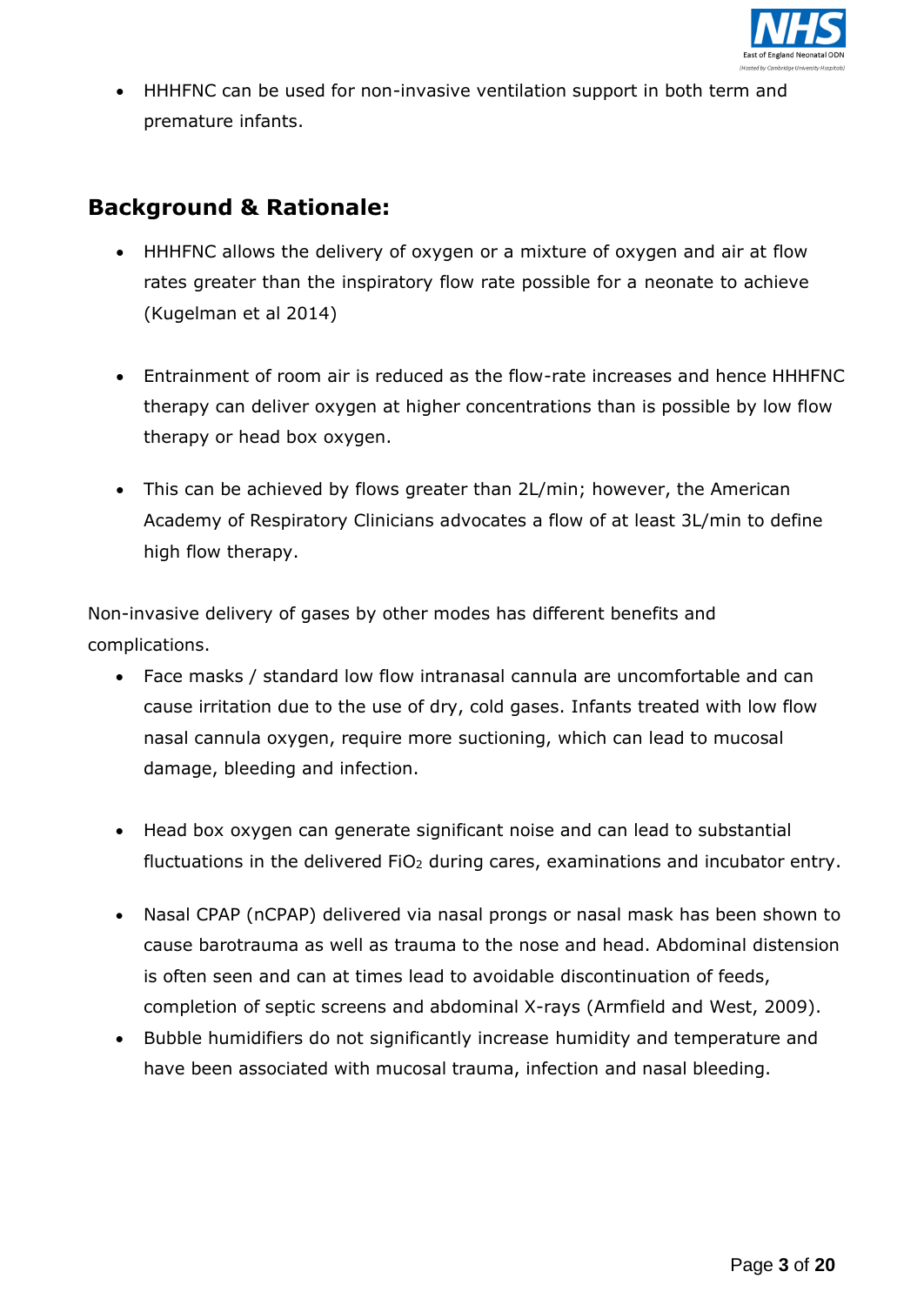

The use of HHHFNC may minimise or avoid the problems noted above and has gained popularity due to it's ease of use, increased comfort and benefits with mother – infant bonding (Lee et al., 2020).

There is evidence that HHHFNC provides some PEEP, approximately 3-5 cm H2O when flow rates up to 8 L/min are used (Collins et al 2013). However, HHHFNC is not a CPAP device and the PEEP is neither controlled nor monitored.

# **Mechanisms of Action:**

The mechanisms of action of HHHFNC are multiple and probably have different contributions dependent on the gestation of the infant and disease cycle.

- *'Flush'* is an important and novel concept. Flush is improved by having small nasal (< 50 % of the diameter of the nares) prongs to allow leak. The flush of carbon dioxide during expiration from the upper airways dead space is probably the most important mechanism underlying its efficacy (de Jongh et al 2014, Dysart et al 2009).
- Gas conditioning: the evidence is that unconditioned gases (not fully humidified and not at 37°C) cause adverse compliance changes in lung tissue. Heated and humidified gases therefore;
	- o Improve functional residual capacity
	- o Reduce inspiratory resistance and subsequently improves work of breathing (Dysart et al 2009)
	- $\circ$  Improve lung compliance with increasing flow-rate (Dysart et al 2009, Saslow et al 2006)
	- o Aids carbon dioxide elimination
	- o Improves oxygenation (Dysart et al 2009).
	- o Delivery of heated and humidified gases reduce metabolic demand of conditioning the inspiratory gases. With respiratory distress and tachypnoea, minute ventilation increases leading to larger volumes of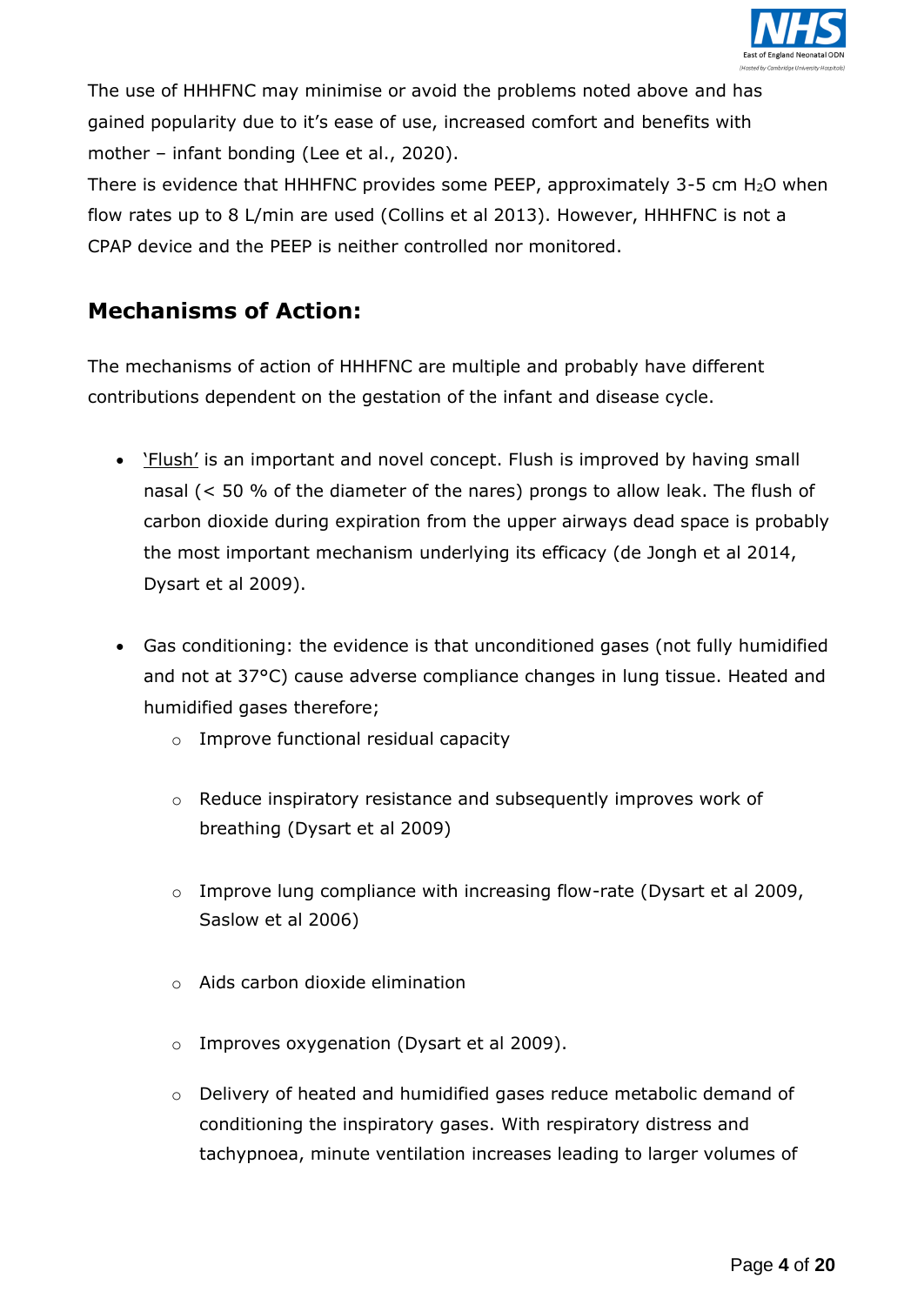

Inspired gases requiring warming and humidification by the nasopharynx.This leads to a considerable energy demand. By providing gases that are already conditioned, HHHFNC aims to counteract this extensive energy expenditure (Dysart et al 2009).

 Continuous positive distending pressure (CPDP) prevents alveolar collapse. The amount of CPDP produced is directly related to the degree of flow delivered in a linear association. However, the patient's weight, the size of nasal cannula in relation to size of nares also impact upon CPDP produced, although to a lesser degree (Collins et al 2013, Dani et al 2009).

Summary of Actions:

| Dead space washout          | Reduce dead space making minute ventilation more<br>efficient |
|-----------------------------|---------------------------------------------------------------|
| <b>Reduce inspiratory</b>   | Exceed inspiratory flow thus eliminating nasal<br>resistance  |
| work of breathing           |                                                               |
| <b>Improved lung</b>        | Warmed, humidified gas has been shown to improve              |
| <b>Mechanics</b>            | conductance, lung compliance and lung elasticity              |
| <b>Eliminates metabolic</b> | Attenuates the energy and water loss associated with          |
| work associated with        | conditiong inspiratory gas                                    |
| gas conditiong              |                                                               |
| <b>Provision of mild</b>    | Provides positive distending pressure for lung                |
| distending pressure         | recruitment. It prevents alveolar collapse                    |
| <b>Improve secretion</b>    | Ideal humidification of the inspired gas has been             |
| mobilisation                | shown to restore muco-cilliary function and                   |
|                             | reduce symptoms of airway exacerbations                       |

Table adapted from: High Flow Nasal Cannula Therapy in Neonatology (TL Miller 2013).

# **Choice of Nasal Cannula Size:**

 Fitting nasal cannula that is narrower than the size of the nares is vital in preventing the generation of potentially harmful high pressures.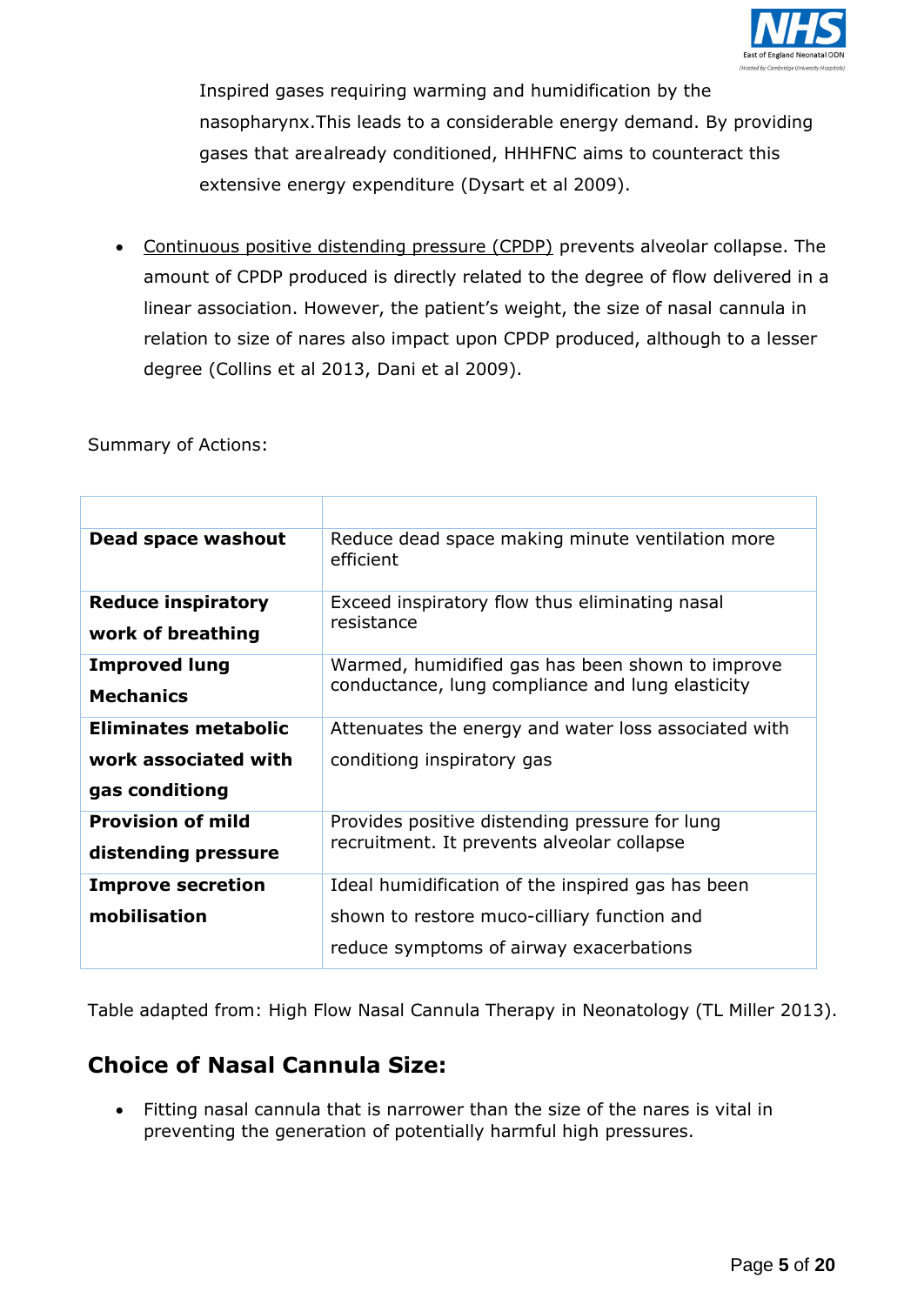

- The nasal cannula should be no larger than 50% of the diameter of the nares to ensure only safe CPDP is produced (de Jongh et al 2014, Dysart et al 2009).
- Incorrect nasal cannula fitting may lead to high distending pressures and pulmonary barotrauma, with the extremely premature infant being at greatest risk.

The choice of nasal cannula will depend on the device used

1. Vapotherm:

| Weight                         | < 700 g          | $< 1100$ g       | $>1100$ g        |
|--------------------------------|------------------|------------------|------------------|
| <b>Max flow</b><br>rate        | 8 L / min        | 8 L / min        | 8 L / min        |
| <b>Outside tip</b><br>diameter | $1.5 \text{ mm}$ | $1.5 \text{ mm}$ | $1.9 \text{ mm}$ |

Adapted from Vapotherm: NICU pocket guide (Offers.vapotherm.com 2021).

2. Optiflow

| <b>Gestational</b>   | < 32 weeks | 27 weeks $-6$ months |
|----------------------|------------|----------------------|
| age<br>Weight        | $<$ 2 kg   | $1 - 8$ kg           |
| <b>Max flow rate</b> | 8 L / min  | 8 L / min            |

Adapted from fphcare.co.uk (Optiflow Junior Nasal Cannula, 2021).

### **Operating Temperature:**

**Vapotherm** - 35° C for flow rate  $<$  5 L/min and 37°C at  $>$  5 L/min

**Optiflow –** humidifier set at 37°C (NB – use non invasive setting on the Fisher & *Paykel MR850 humidifier)*

**Fabian –** humidifier set at 37°C (NB – use non invasive setting on the Fisher & *Paykel MR850 humidifier)*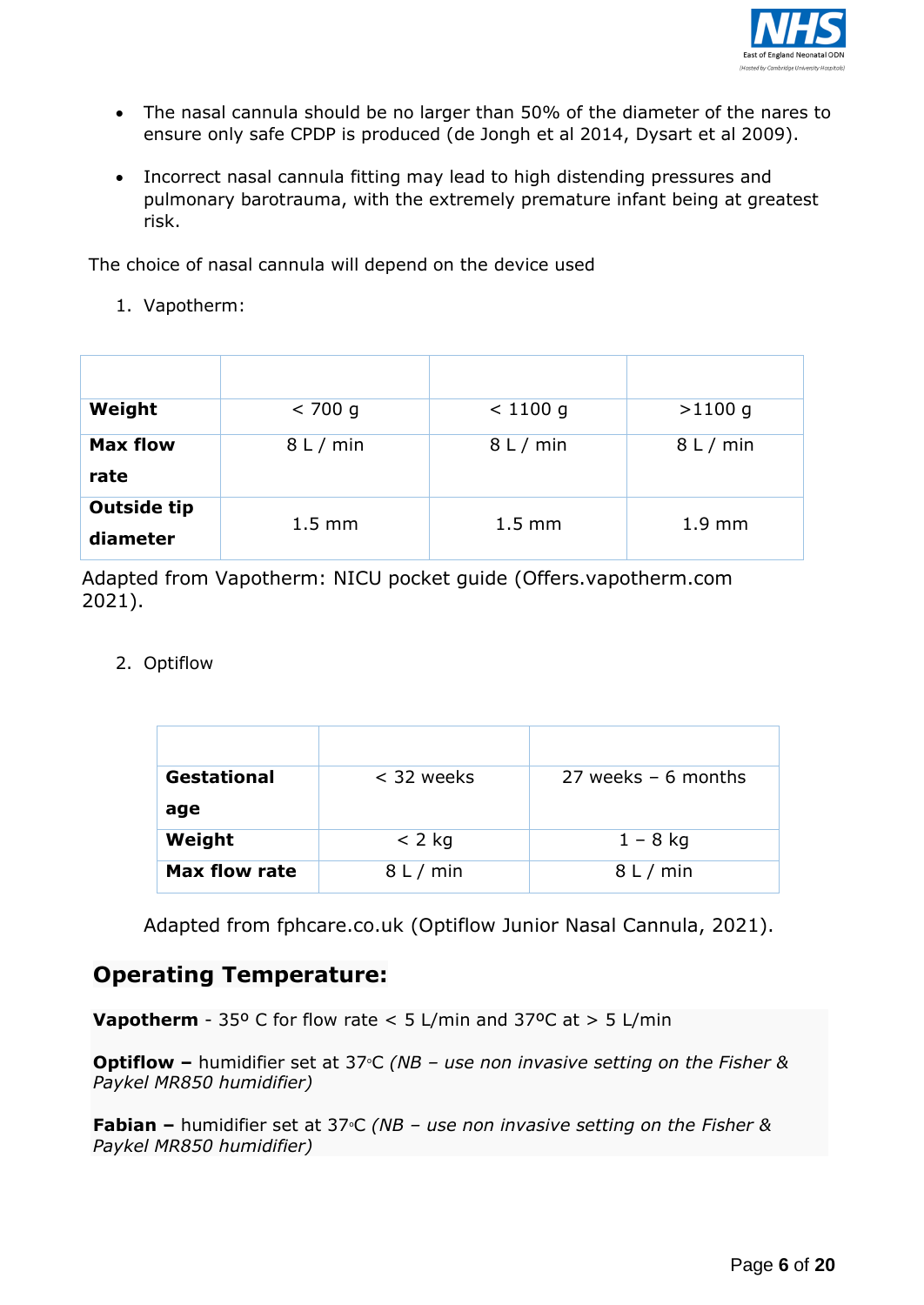

### **HHHFNC versus CPAP:**

Studies have shown that HHHFNC is as effective as nCPAP when used in neonates and that there may be benefits to choosing HHHFNC over CPAP.

- In treating infants with respiratory distress, there is no difference in work of breathing of the patient when nCPAP and HHHFNC are compared (Klingenberg et al 2009, Saslow et al 2006)
- There is similar efficacy to nCPAP for support of neonates >28 weeks gestation with respiratory dysfunction; when applied post-extubation and when used as primary therapy (reducing the need for intubation and mechanical ventilation (Fleeman et al 2019). Some studies have in fact shown a greater rate of endotracheal intubation or need for re-intubation in patients treated with nCPAP. Greater caution is required when treating infants < 28 weeks gestation (Holleman-Duray et al 2007, Manleyet al 2013, Shoemaker et al 2007, Yoder et al 2013).
- There is no difference between extubation failure when HHHFNC is compared to nCPAP and no difference in those who went on to be diagnosed with bronchopulmonary dysplasia (Holleman-Duray et al 2007, Manley et al 2013, Yoder et al 2013).
- There are no differences in rates of PDA, intraventricular haemorrhage, periventricular leucomalacia, necrotising enterocolitis, laser eye surgery or sepsis (Holleman-Duray et al 2007, Shoemaker et al 2007).
- HHHFNC is as effective as nCPAP when managing apnoea of prematurity (Holleman-Duray et al 2007, Sreenan et al 2001).
- Infants treated with HHHFNC do not have an increased oxygen requirement when compared to infants treated with nCPAP (Sreenan et al 2001).
- Significantly reduced rate of nasal trauma compared to those treated with nCPAP (Kugelman et al 2014, Manley et al 2013, Yoder et al 2013).
- Significantly reduced rate of air leak for post extubation treatment compared to nCPAP (Fleeman et al 2019)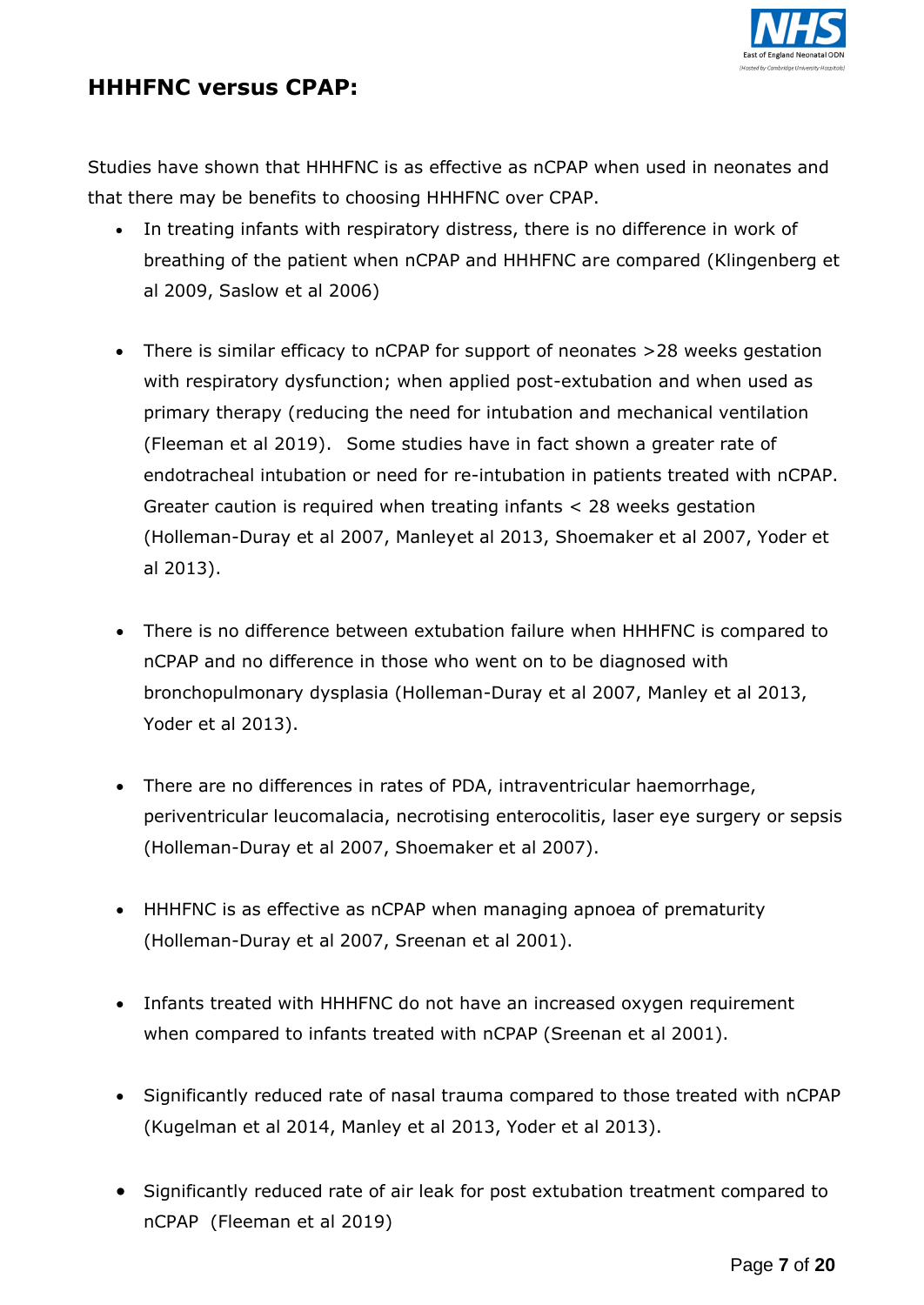

# **Benefits:**

- Reduces work of breathing by improving gas exchange.
- Minimises nasal trauma when compared to nCPAP (Woodhead et al 2006, Collins et al 2013).
- Reduces risk of gaseous abdominal distension and therefore may improve feed tolerance.
- Delivery of humidified and heated gases protects the respiratory mucosa from drying and bleeding (Woodhead et al 2006). Delivery of cold, dry gases by other means can lead to bronchoconstriction, increased airway resistance and increased metabolic demand of conditioning the gases. Delivery of dry gases also leads to impaired lung compliance that negatively impacts upon respiratory distress (Dani et al 2009).
- May be tolerated better than nCPAP, reducing energy expenditure and improving growth (Holleman-Duray et al 2007, Shoemaker et al 2006).
- Infants do not require time off HHHFNC for nose breaks as with nCPAP.
- HHHFNC allows respiratory support to be provided alongside oral feeding.
- Optimises opportunities for parental care administration, including skin-to-skin and breastfeeding (Klingenberg et al 2009).
- Provides an alternative option for post-extubation respiratory support.
- Weight gain optimised in comparison to infants treated with nCPAP due to reduced metabolic demands, improved feed tolerance and earlier achievement of full feeds (Holleman-Duray et al 2007).
- Easy access to infants head for measuring head circumference, performing cranial ultrasounds or applying cerebral function monitors.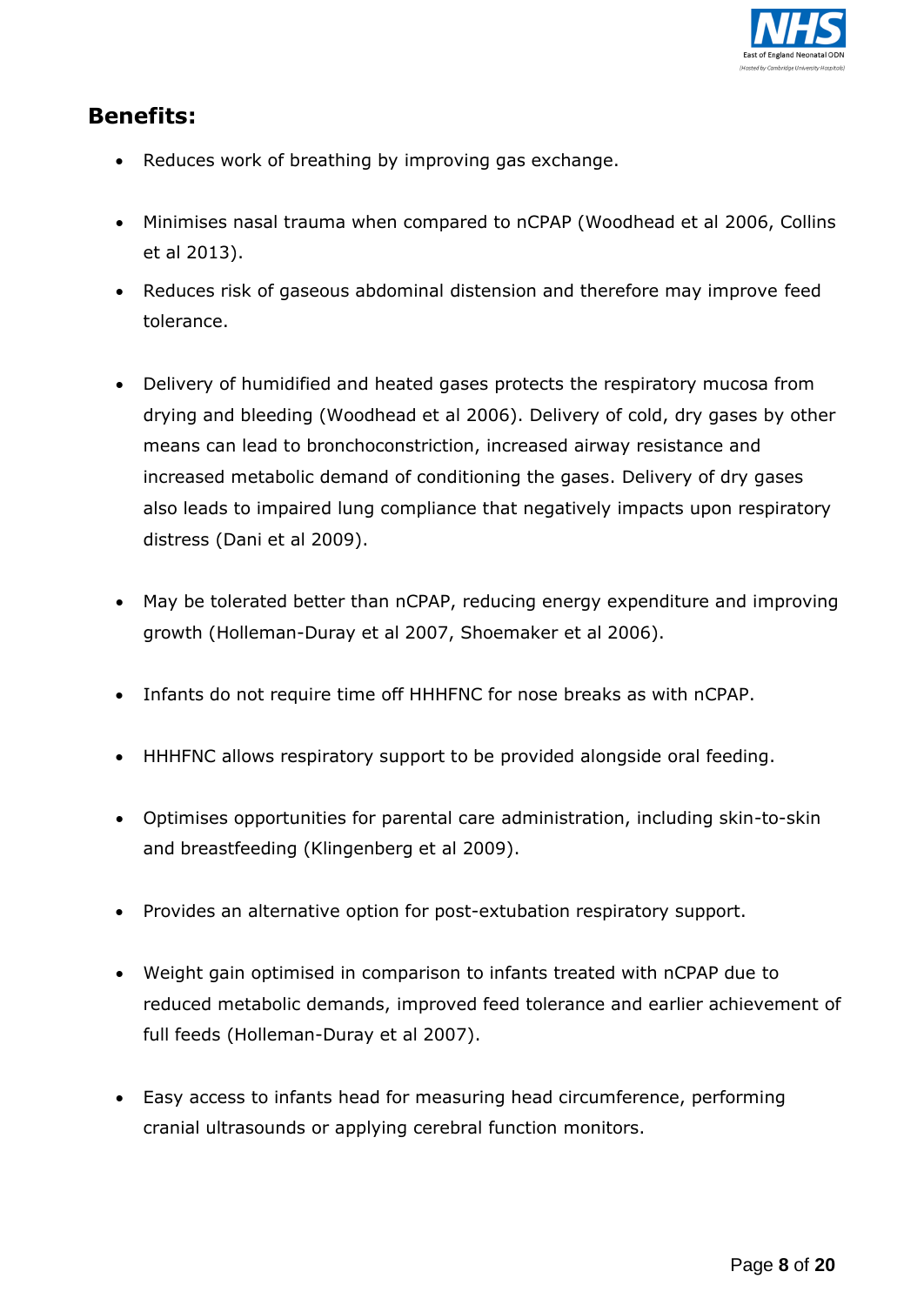

# **Drawbacks:**

- Inability to measure and monitor airway pressure and therefore potential to over-distend the lungs
- Risk of pneumothorax.
- There are currently no studies / consensus on starting flow rates or weaning methods. These are likely to be dependent on gestation of infant, weight and degree of respiratory distress.
- Unknown impacts of HHFNC on the extremely premature or extreme low birth weight infant.

# **Indications:**

- Non-invasive ventilation option in term and pre-term infant as step down treatment from mechanical ventilation or nCPAP or as first line treatment of:
	- o Respiratory distress syndrome (surfactant deficient lung disease) / Grunting
	- o Meconium aspiration syndrome
	- o Respiratory acidosis
	- o Chronic lung disease
	- o Apnoea of prematurity
	- o Post-operative respiratory support
	- o Infants with nasal trauma secondary to nCPAP
	- o Use in infants with facial deformities, which may mean nCPAP is difficult toapply.
- HHHFNC may be suitable for use in any infant irrespective of gestation; birth weight or age provided intubation and ventilation is not required. Caution, however, is advocated in the extremely premature and extreme low birth weight infants (Holleman-Durray et al 2007, Manley et al 2013, and Shoemaker et al 2007).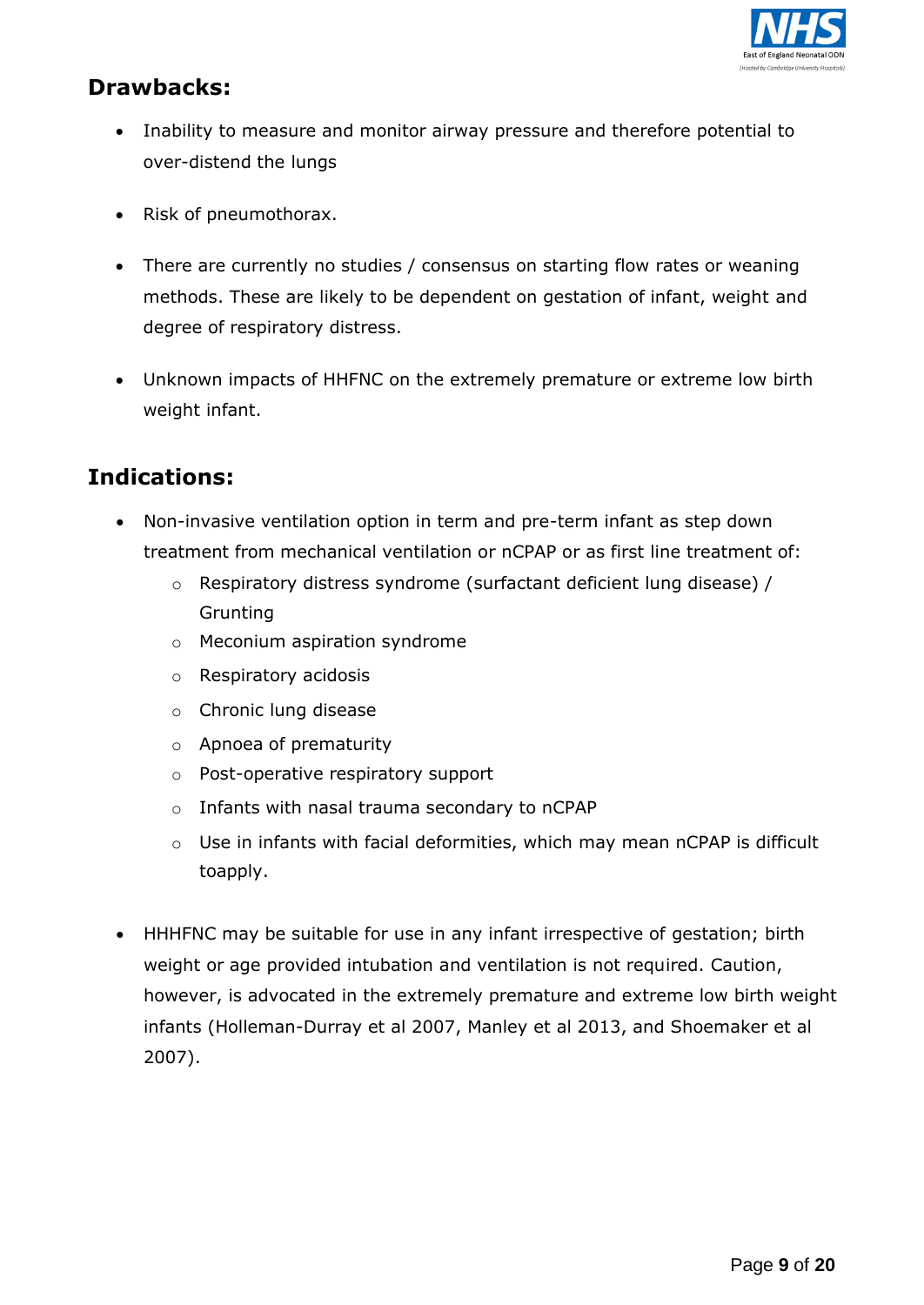

# **Contraindications:**

- Abnormality in anatomy of upper airway preventing use of nasal prongs
- Respiratory distress requiring ventilation
- Worsening clinical instability

# **Starting HHHFNC:**

- Ensure infant meets indications for use
- In infants > 1kg, start a flow rate at 6L /Min with FiO2 adjusted to maintain saturations. Flow rates may be increased by 0.5-1L to a maximum of 8L/min if:
	- o Increasing FiO2
	- o Increasing pCO2
	- o Increasing respiratory distress
	- o To manage apnoea
- In infants < 1kg, starting flow rates 4-5L /min may be advocated as flow rates >6L /min should not be exceeded in this group of babies. It should be a senior decision to use flows >6 L/min in this group of babies. If respiratory support needs to be escalated further, BiPAP or mechanical ventilation need to be considered.
- Clinical assessment of infant after initiation of HHHFNC within 30 minutes and blood gas analysis within 2 hours to be considered.
- Continuous monitoring of heart rate, respiratory rate and oxygen saturations is required
- If persistent respiratory acidosis, apnoeas, increased work of breathing or FiO2 requirement 50-60% alternative respiratory support should be considered in the form of BiPAP or intubation and ventilation.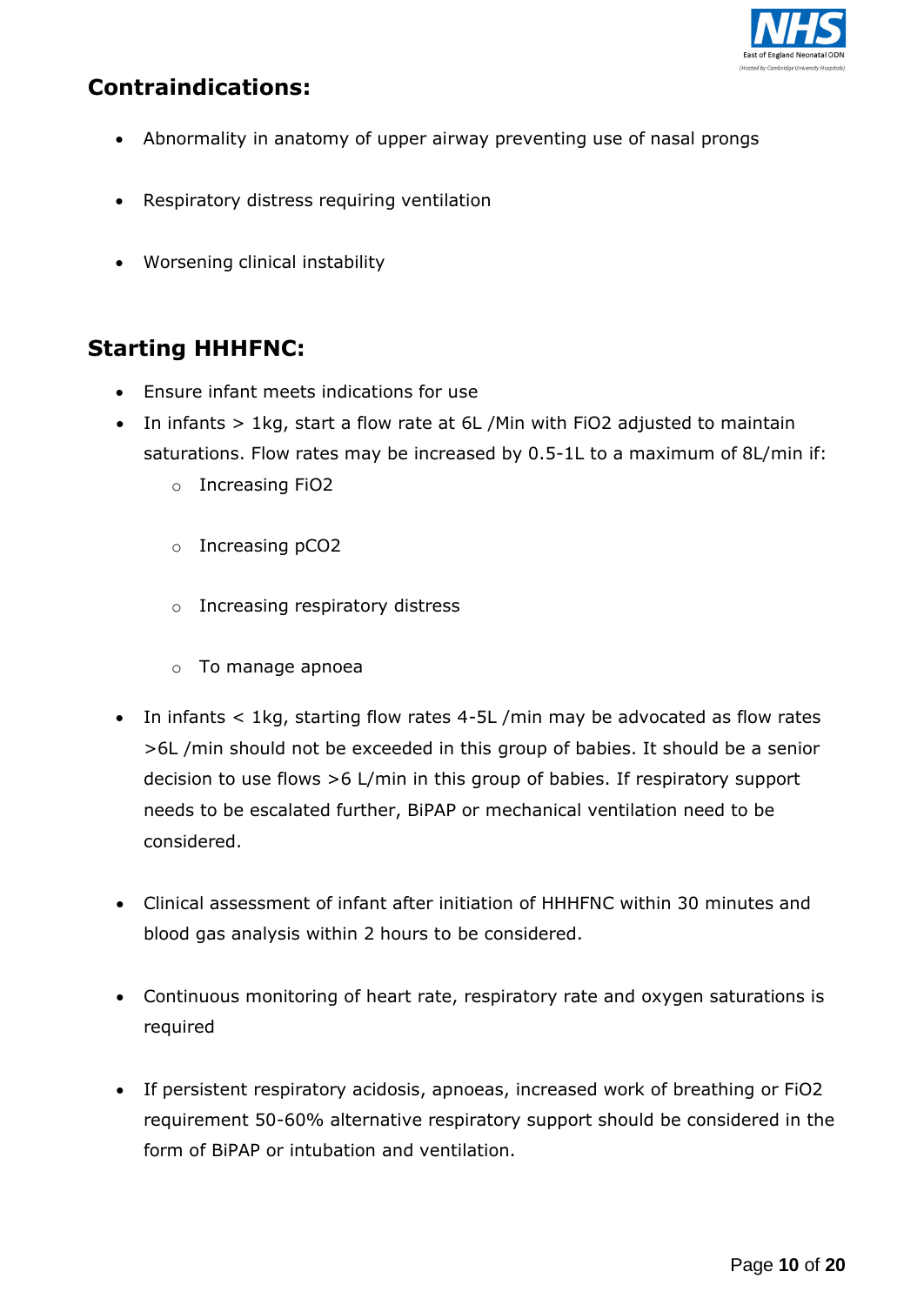

### **Weaning:**

- Weaning is a clinical decision and can be considered if:
	- o Reduced work of breathing
	- o Reduction in respiratory rate
	- o Stable capillary blood gases
	- o No apnoeas
	- o Stable oxygen requirements
- Aim to wean flow-rate towards 3L / min
- Once a flow-rate of 3L / min has been reached, consider stopping HHHFNC
- If oxygen support is still required, low-flow nasal cannula may be trialled.
- The suggested weaning guidance would be as follows, but every baby might need individualised weaning plan based on his/her clinical status
- Weight  $> 1$ kg:
	- o If FiO2 21% aim to wean flow by 1L/min every 12 hours as tolerated
	- $\circ$  If FiO2 22-25% aim to wean flow by 1 L / min 24 hourly as tolerated
	- o If FiO2 25 30% cautious weaning 1L / min 24 48 hourly as tolerated
	- $\circ$  If FiO2 >30 % weaning may not be possible but a minimum flow rate of 4 L / min should be maintained.
- $\bullet$  Weight < 1kg:
	- o If FiO2 21% -25% aim to wean flow by 1 L/min every 24 hours as tolerated
	- Page **11** of **20**  $\circ$  If FiO2 25 - 30% cautious weaning 1 L / min 24 - 48 hourly as tolerated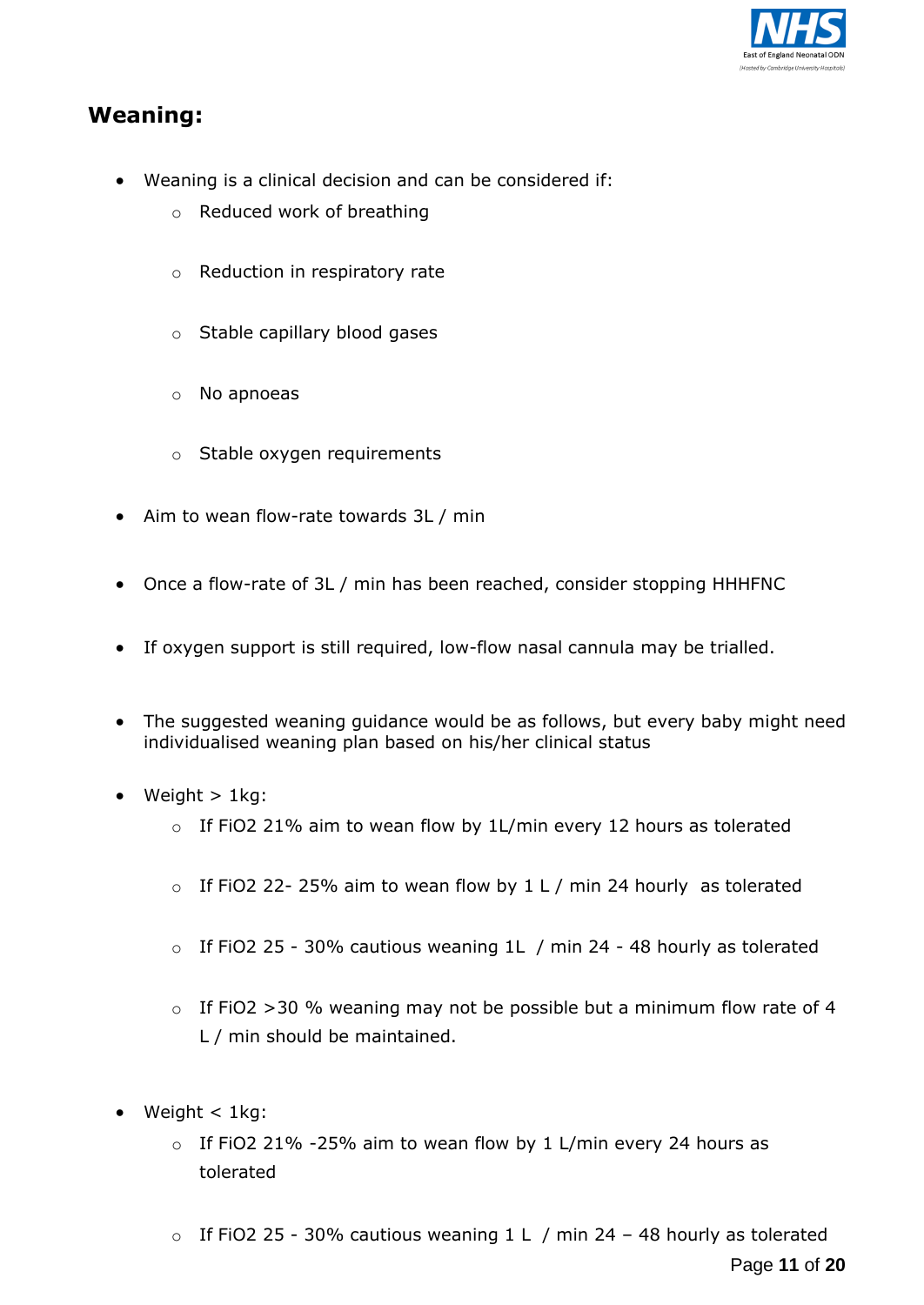

- $\circ$  If FiO2 >30 % weaning may not be possible but a minimum flow rate of 6 L / min should be maintained.
- Weaning is a clinical decision and a more cautious approach may be advocated based on individual clinical circumstances.
- Increase flow rate again if on weaning there is a significant increase in:
	- o Respiratory rate
	- o Work of breathing
		- –––-–––
	- o FiO2
	- o pCO2
	- o Desaturations
	- o Apnoeas

If flow rates are increased, delay further attempts at weaning until a period of stability has again been reached for 24-48 hours.

Weaning can be quite challenging in babies who have bronchopulmonary dysplasia specially if they have high non-invasive support. It can be particularly tricky for babies to be weaned from nCPAP to HHHFNC. It would be most sensible to be guided by your local LTV team for babies with bronchopulmonary dysplasia.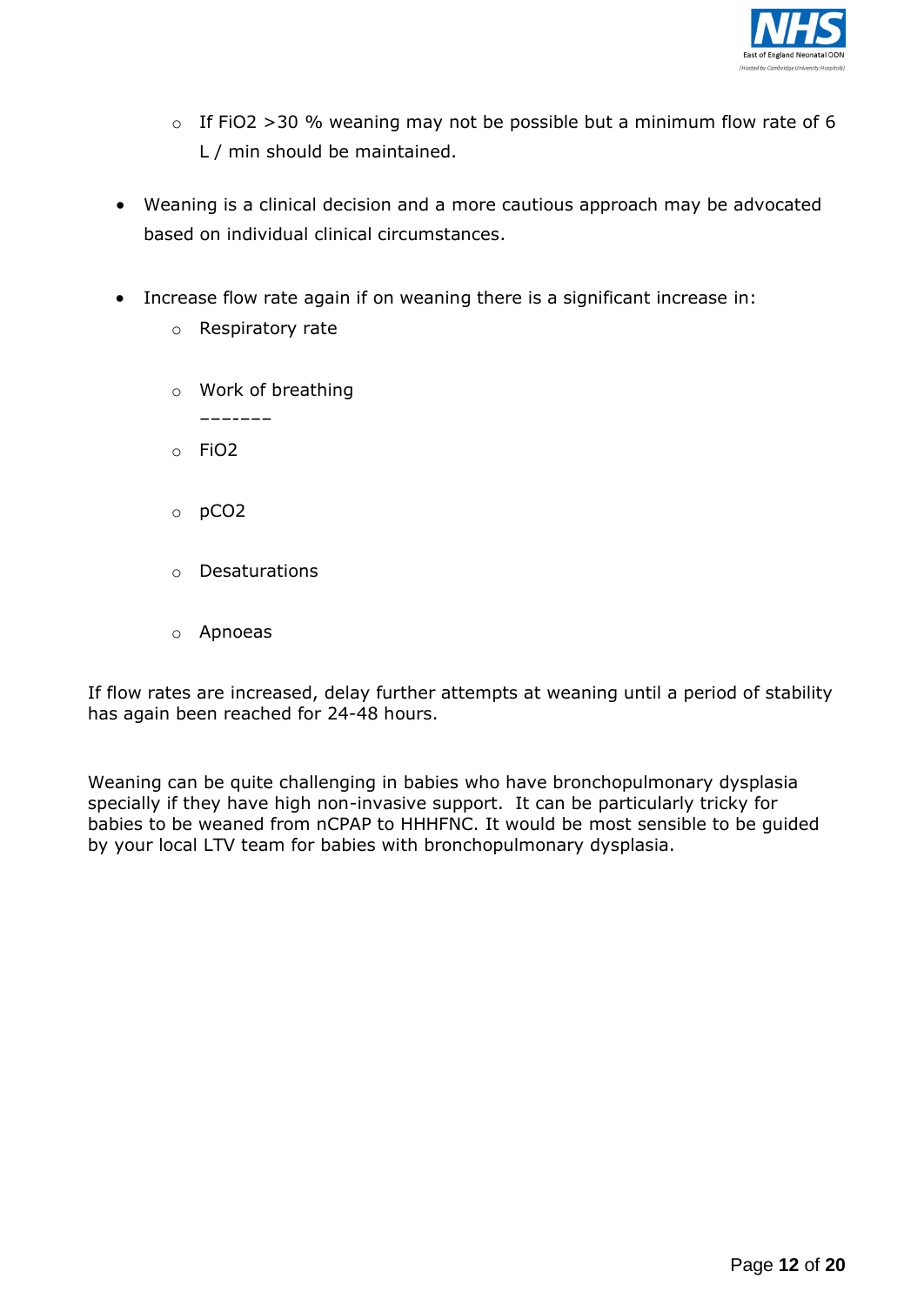

### **Summary: Initiation and Weaning of HHHFNC**

# **Indications for HHHFNC**

- Non-invasive ventilation in term / pre-term infant
- Respiratory distress syndrome / Grunting
- Meconium aspiration syndrome
- Respiratory acidosis
- Respiratory support post-extubation or weaning from BiPAP
- Chronic lung disease
- Treatment & prevention of apnoea of prematurity



| <b>Start Weaning</b>                                                                                                                                                                                |                            |                                |                                   |                                         |
|-----------------------------------------------------------------------------------------------------------------------------------------------------------------------------------------------------|----------------------------|--------------------------------|-----------------------------------|-----------------------------------------|
|                                                                                                                                                                                                     | FiO <sub>2</sub> 21%       | FiO <sub>2</sub> 22-<br>25%    | $FiO2 25 -$<br>30%                | FiO2 > 30%                              |
| Weight<br>$> 1$ kg                                                                                                                                                                                  | Wean 1L<br>/ min<br>12hrly | Wean 1 L<br>$/$ min 24<br>hrly | Wean 1 L<br>/ min 24 -<br>48 hrly | Wean flow<br>to minimum<br>4 L/min      |
| Weight<br>$< 1$ kg                                                                                                                                                                                  | Wean 1 L /min 24hrly       |                                | Wean 1 L<br>/min 24 -<br>48hrly   | Wean flow<br>to minimum<br>of $6$ L/min |
| 24 hours stability at 3 L / min – discontinue HHHFNC<br>Start low flow nasal cannula O2 if required to maintain<br>saturations<br>If increased WOB, RR or FiO2 return to previous settings and halt |                            |                                |                                   |                                         |

weaning for a further 24-48hrs

**Consider**

- **•** BiPAP
- Intubation and ventilation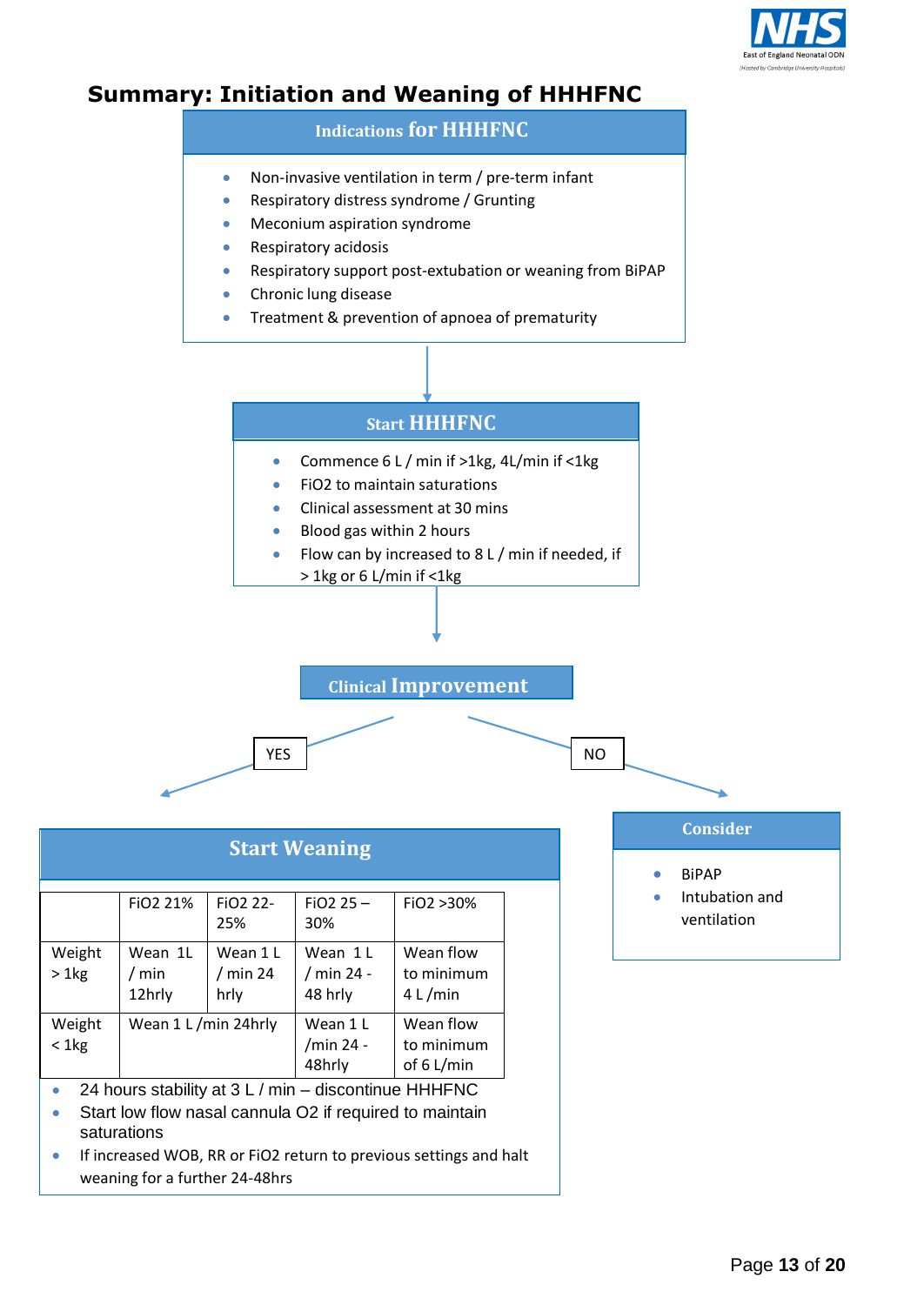

# **References:**

Armfield, M. and West, G., 2009. Use of Vapotherm for respiratory support with neonates. *Paediatric Care*, 21(1), pp.27-30.

Clarke P (2013) Norfolk and Norwich University Hospitals Guideline .Nasal high flow therapy (Vapotherm) Use for non-invasive respiratory support in neonates.

Collins CL, Holberton JR and Konig K (2013)Comparison of pharyngeal pressure provided by two heated, humidified high-flow nasal cannulae devices in premature infants. *Journal of Paediatrics and Child Health 49; 554-556*

Collins C, Holberton JR, Barfield C, Davis PG, A randomised control trial to compare heated humidified high flow nasal cannulae with nasal continuous positive airway pressure post extubation in premature infants, J Pediatr 2013, 162, 949-54.

Dani C, Pratesi S, Migliori C et al (2009). High flow nasal cannula therapy asrespiratory in the preterm infant. *Paediatric Pulmonology 44; 629-634*

De Jongh BE, Locke R, Mackley A et al (2014). Work of breathing indices ininfants with respiratory insufficiency receiving high-flow nasal cannula and continuous positive airway pressure. *Journal of Perinatology 34(1) 27-32*

Dysart K, Miller TL, Wolfson MR et al (2009) Research in high flow therapy:Mechanisms of action. *Respiratory medicine 103; 1400-1405*

Fleeman N, Dundar Y, Shah PS, Shaw BNJ (2019). Heated Humidified High-Flow Nasal Cannula for Preterm Infants: An Updated Systematic Review and Metaanalysis. International Journal of Technology Assessment in Health Care 35, 298–306. https:// doi.org/10.1017/S0266462319000424

Fphcare.com. 2021. *Optiflow Junior Nasal Cannula*. [online] Available at: <https://www.fphcare.com/en-gb/products/optiflow-junior-nasal-cannula/> [Accessed 2 November 2021].

Holleman-Durray D, Kaupie D and Weiss MG (2007) Heated humidified high-flow nasal cannula: use and a neonatal early extubation protocol*. Journal of Perinatology 27; 776-781*

Klingerberg C, pettersen M, Hansen EA et al (2014) Patient comfort during treatment with heated humidified high flow nasal cannulae versus nasal continuous positive airway pressure: a randomised cross-over trial. *Arch DisChild Fetal Neonatal Ed 99; F134-137*

Kugelman A, Riskin A, Said W et al (2014) A randomised pilot study comparingheated humidified high-flow nasal cannulae with NIPPV for RDS. *Pediatr. Pulmonol. doi: 10.1002/ppul.23022*

Lee, W., Choi, E., Shin, J., Lee, E., Choi, B. and Hong, Y., 2020. Risk factors for treatment failure of heated humidified high-flow nasal cannula as an initial respiratory support in newborn infants with respiratory distress. *Pediatrics & Neonatology*, 61(2), pp.174-179.

Manley BJ, Owen LS, Doyle LX et al (2013). High-flow nasal cannulae in very preterm infants after extubation. *New England Journal of Medicine369; 1425-33*Miller SM & Dowd SA (2010). High-flow nasal cannula and extubation success inthe premature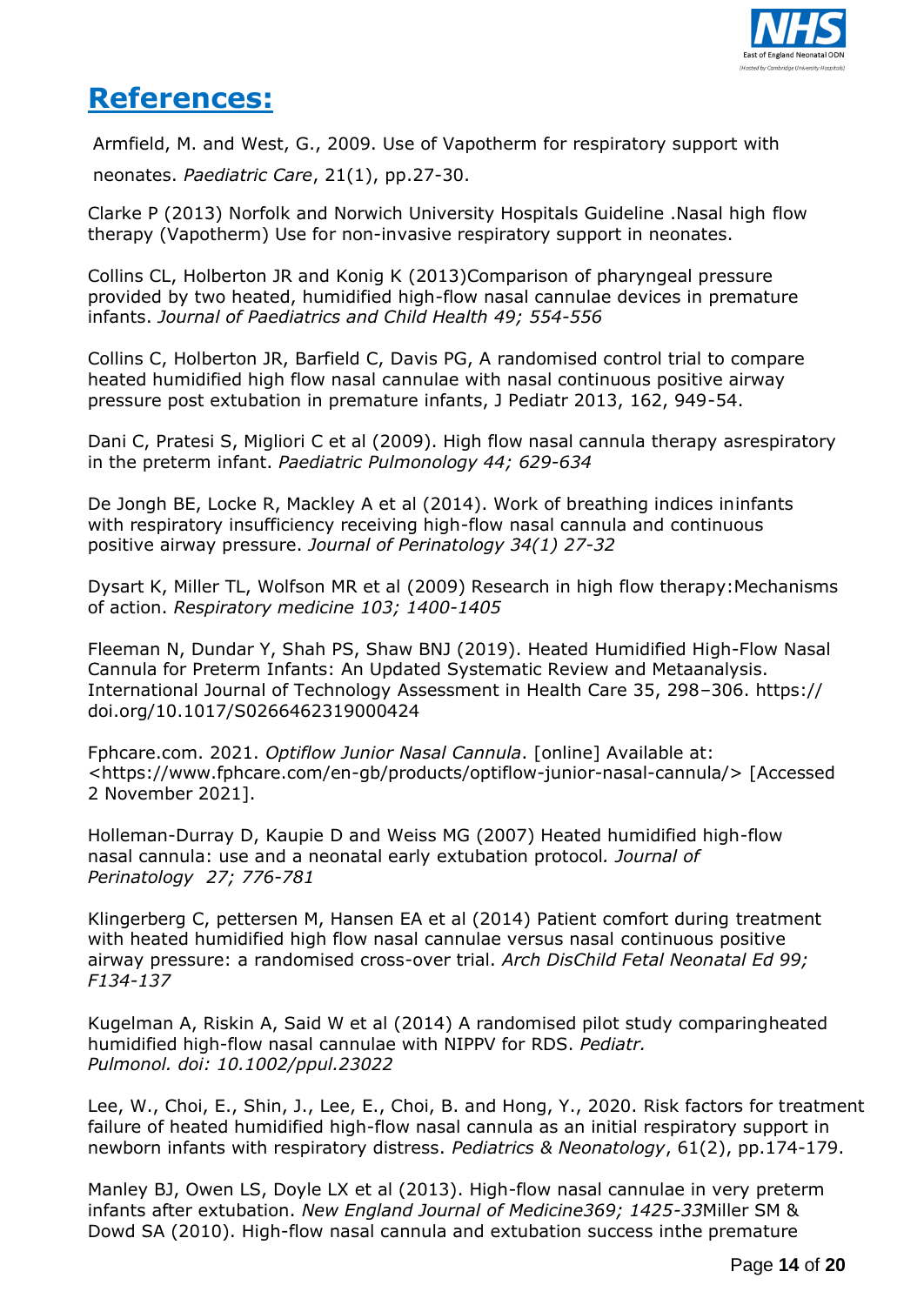

infant: a comparison of two modalities. *Journal of Perinatology 30; 805-808*

Offers.vapotherm.com. 2021. *Neonatal Best Practices | NICU Pocket Guide | Vapotherm*. [online] Available at: <https://offers.vapotherm.com/neonatal-hfnc-best-practicesdownload-your-nicu-pocket-guide> [Accessed 09 November 2021].

Ojha S, Grdley E, Dorling J (2013) Use of heated humidified high-flow nasal cannula oxygen in neonates: a UK wide survey. *Acta Paediatrica 102; 249-253*

Saslow JG, Aghai ZH, Nakhla TA et al (2006) Work of breathing using high-flownasal cannula in preterm infants. *Journal of Perinatology 26; 476-480*

Shoemaker MT, Pierce MR, Yoder BA & Di Geronimo RJ (2007). High flow nasal cannula versus nasal CPAP for neonatal respiratory disease: a retrospective study. *Journal of Perinatology (2007) 27, 85-91*

Spence KL, Murphy D, Kilian C, McGonigle R & Kilani RA (2007). High-flow nasalcannula as a device to provide continuous positive airway pressure in infants.

*Journal of Perinatology 27, 772-775*

Sreenan C, Lemke RP, Hudson-Mason A et al (2001). High-flow nasal cannulae in the management of apnoea of prematurity: A comparison with conventional nasal continuous positive airway pressure. *Pediatrics 107; 1081*

Miller, T.L., (2013). High flow nasal cannula therapy in neonatology. *Neonatal Intensive CAre*, *26*(3), p.21.

Vakharia B (2013). Guidelines for use of humidified high flow nasal cannula therapy in neonate. Luton and Dunstable University Hospitals.

Wilkinson D, Andersen C, O'Donnell CPF, De Paoli AG (2011). High flow nasal cannula for respiratory support in preterm infants. *Cochrane Database of Systematic Reviews 2011, Issue 5 Art No CD006405. DOI: 10.1002/14651858. CD006405.pub2*

Woodhead DD, Lambert DK, Clark JM et al (2006) Comparing two methods of delivering high-flow nasal cannula following endotracheal extubation randomized, masked, crossover trial. *Journal of Perinatology 26; 481-485*

Yoder BA, Stoddard RA et al (2013) Heated, humidified high-flow nasal cannula versus nasal CPAP for respiratory support in neonates. Pediatrics 131; e1482

Liverpool Womens Hospital Guideline. High Flow Therapy [www.liverpoolwomens.nhs.uk/library/health\\_professionals/neonatal\\_policy\\_libra](http://www.liverpoolwomens.nhs.uk/library/health_professionals/neonatal_policy_library/high_flow_oxygen_guideline.pdf) [ry/high\\_flow\\_oxygen\\_guideline.pdf](http://www.liverpoolwomens.nhs.uk/library/health_professionals/neonatal_policy_library/high_flow_oxygen_guideline.pdf)

NHS Forth Valley – Humidified High Flow Nasal Cannulae Guideline 2011 http://www.nhsforthvalley.com/ [documents/qi/ce\\_guideline\\_wcdneonatal/hu](http://www.nhsforthvalley.com/__documents/qi/ce_guideline_wcdneonatal/humidifiedhighflownasalcannulaeguideline.pdf) [midifiedhighflownasalcannulaeguideline.pdf](http://www.nhsforthvalley.com/__documents/qi/ce_guideline_wcdneonatal/humidifiedhighflownasalcannulaeguideline.pdf)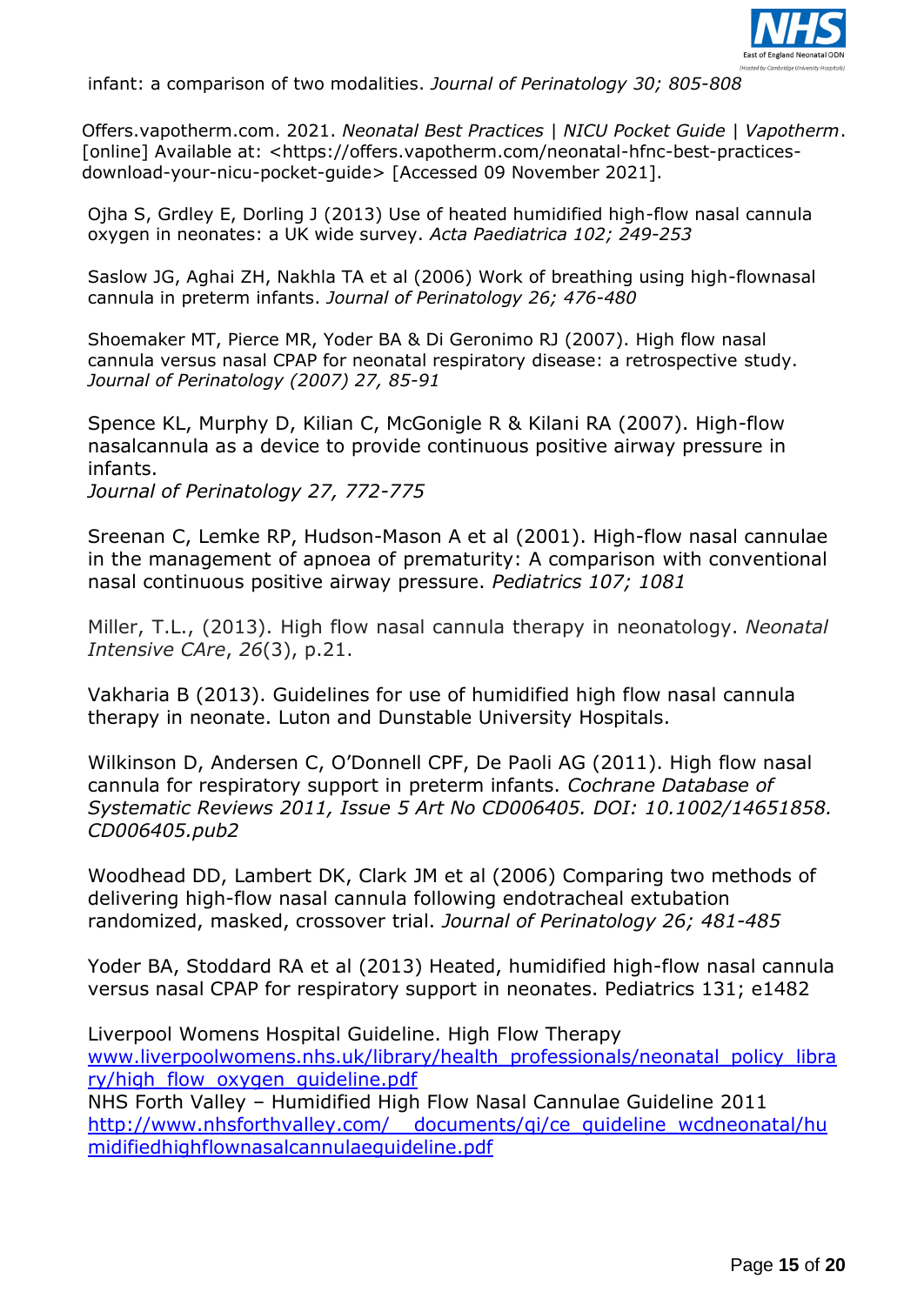

King Edward Memorial Hospital, Perth – Humidified High Flow Nasal Cannula Therapy; Suggested Protocol

[http://www.kemh.health.wa.gov.au/services/nccu/guidelines/documents/2/Hum](http://www.kemh.health.wa.gov.au/services/nccu/guidelines/documents/2/HumidifiedHighFlowNasalCannulaTherapy.pdf) [idifiedHighFlowNasalCannulaTherapy.pdf](http://www.kemh.health.wa.gov.au/services/nccu/guidelines/documents/2/HumidifiedHighFlowNasalCannulaTherapy.pdf)

*All Rights Reserved. The East of England Neonatal ODN withholds all rights to the maximum extent allowable under law. Any unauthorised broadcasting, public performance, copying or re-recording will constitute infringement of copyright. Any reproduction must be authorised and consulted with by the holding organisation (East of England Neonatal ODN).*

*The organisation is open to share the document for supporting or reference purposes but appropriate authorisation and discussion must take place to ensure any clinical risk is mitigated. The document must not incur alteration that may pose patients at potential risk. The East of England Neonatal ODN accepts no legal responsibility against any unlawful reproduction. The document only applies to the East of England region with due process followed in agreeing the content.*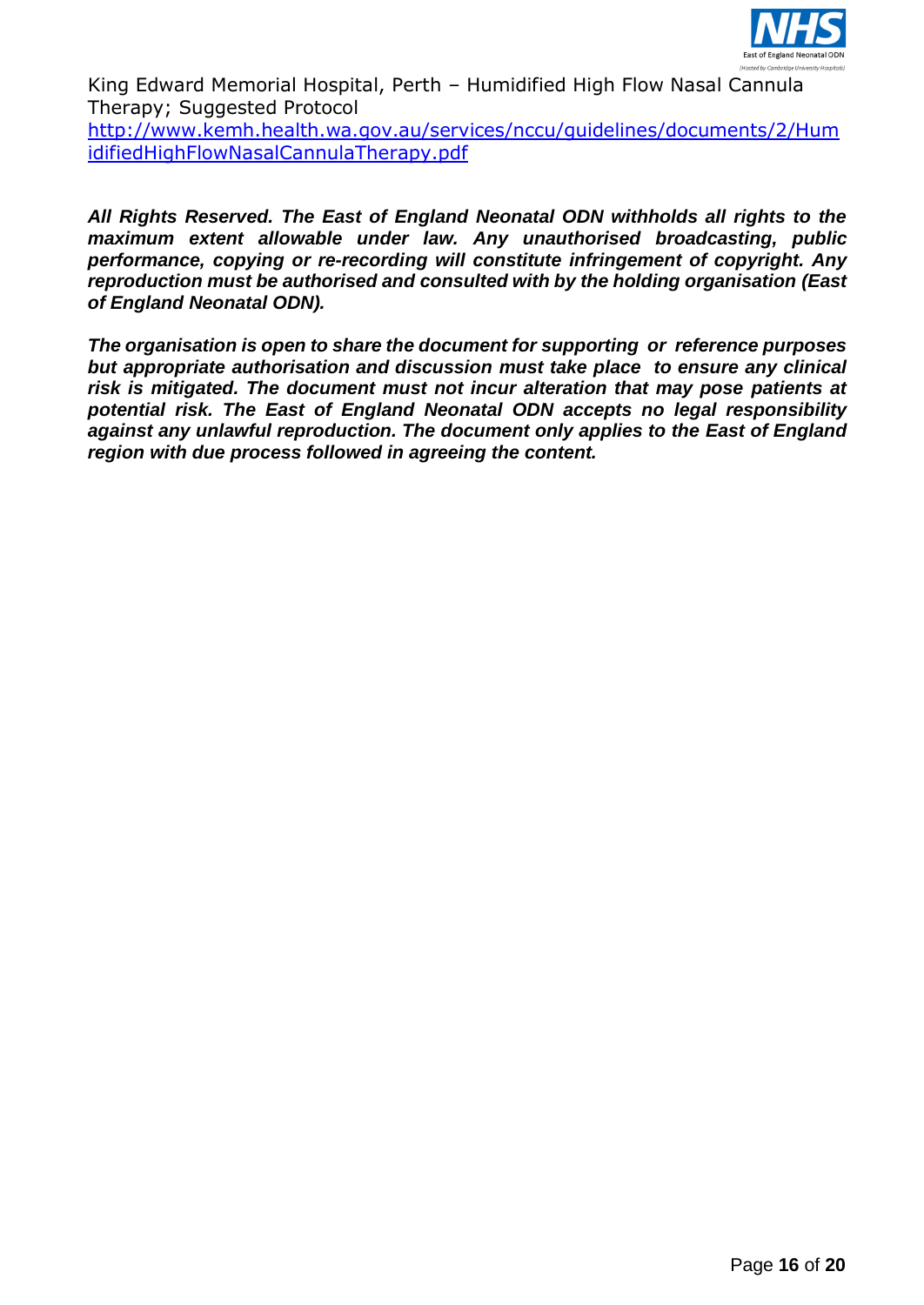

# **Exceptional Circumstances Form**

Form to be completed in the **exceptional** circumstances that the Trust is not able to follow ODN approved guidelines.

| Details of person completing the form:                                                                                                              |                                                |  |  |
|-----------------------------------------------------------------------------------------------------------------------------------------------------|------------------------------------------------|--|--|
| Title:                                                                                                                                              | Organisation:                                  |  |  |
| First name:                                                                                                                                         | Email contact address:                         |  |  |
| Surname:                                                                                                                                            | Telephone contact number:                      |  |  |
| Title of document to be excepted from:                                                                                                              |                                                |  |  |
| Rationale why Trust is unable to adhere to the document:                                                                                            |                                                |  |  |
| Signature of speciality Clinical Lead:                                                                                                              | Signature of Trust Nursing / Medical Director: |  |  |
| Date:                                                                                                                                               | Date:                                          |  |  |
| Hard Copy Received by ODN (date<br>and sign):                                                                                                       | Date acknowledgement receipt sent out:         |  |  |
| Please email form to:<br>mandybaker6@nhs.net requesting receipt.<br>Send hard signed copy to: Mandy Baker<br><b>FOF ODN Executive Administrator</b> |                                                |  |  |

EOE ODN Executive Administrator Box 93 Cambridge University Hospital Hills Road Cambridge CB2 0QQ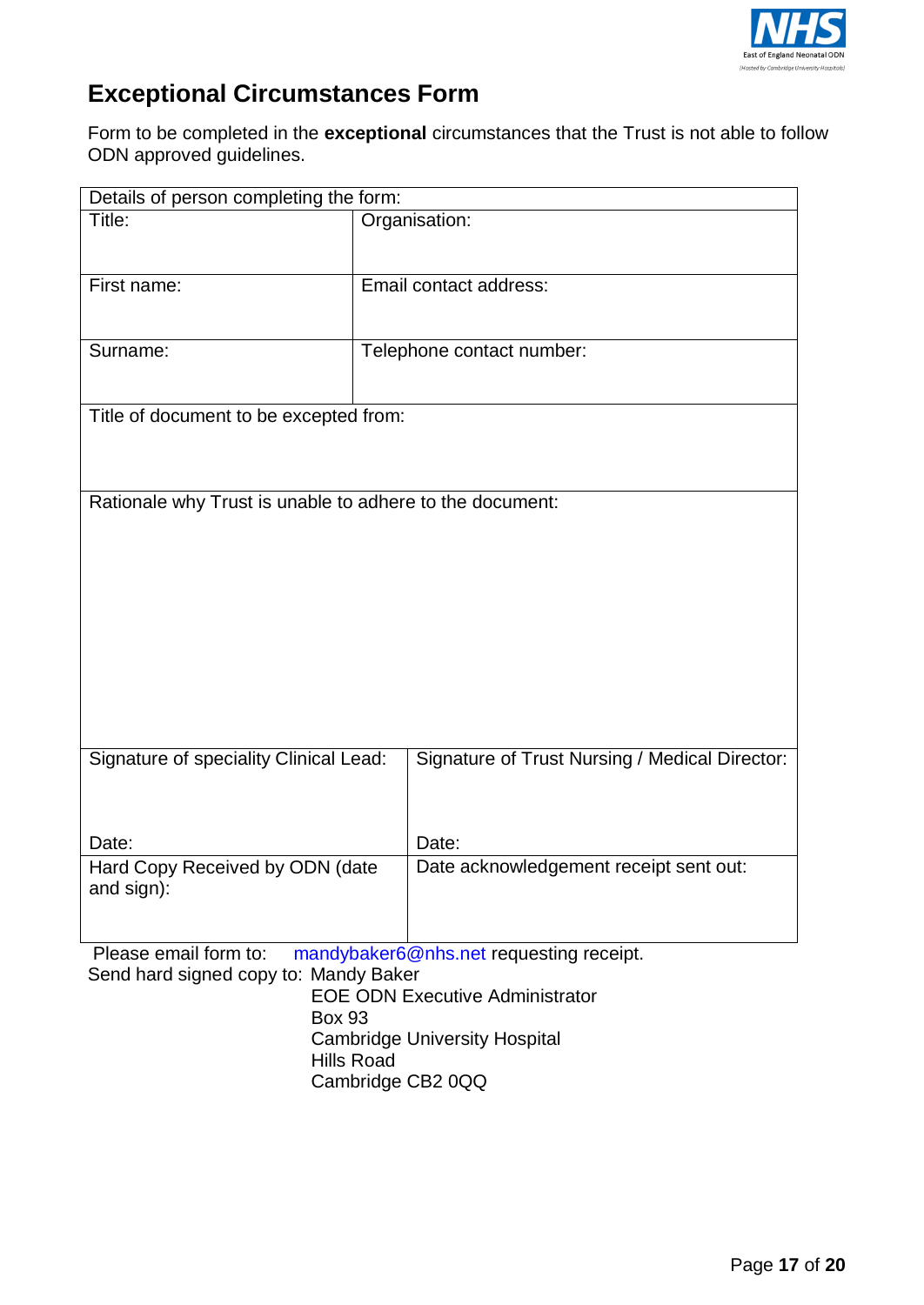

### **East of England Neonatal Benchmarking Group**

### **Benchmark: Heated Humidified High Flow Nasal cannula Oxygen Version 2.**

### **Score relates to practice in (unit): Scored by: Date** scored: **Date** scored: **Date** scored: **Statement**: There are various manufacturers of HHHFNC including Vapotherm & Optiflow. Heated Humidified High Flow Nasal Cannula (HHHFNC) delivers non-invasive respiratory support in neonates, in the form of oxygen or a mixture of oxygen and air at flow rates >1.0L/min. Delivery of high flow rates via standard nasal cannula is contraindicated due to the negative impact on the respiratory mucosa with delivery of cold and dry gases. HHHFNC is an established and effective respiratory support used in new-born infants with mild respiratory distress syndrome, apnoea or after extubation or INSURE HHHFNC has a number of physiological benefits, including: Non-drying to the upper airway mucosa More accurate Fio2 delivery Reduced barotrauma and abdominal distension compared to NCPAP Improves functional residual capacity, lung compliance and oxygenation Reduces inspiratory resistance and subsequently improves work of breathing. Aids carbon dioxide elimination HHHFNC may reduce the length of/need for ventilation and following ventilation in neonates with respiratory distress syndrome may potentially reduce the incidence of Chronic Lung Disease **Standards:** Careful observation will be necessary to reduce the risk of trauma related to HHHFNC therapy. . Regular on-going assessments are instrumental in the success or failure of the infant on HHHFNC **Patient Group:** Any infant cared for in a neonatal unit that requires respiratory support from HHHFNC **Triggers for the development of the benchmark**: Standardising practice Including evidence into practice Professional concerns Documentation Education **Criteria for scoring:** Max. 6 infants nursed on HHHFNC in the last month will be assessed visually and their documentation reviewed. **Key Factors Individual scores Possible total 1.** There is an evidence-based guideline to support clinical practice. **<sup>3</sup>**

| 2. | Patient Interface & HHHFNC Delivery System             |  |
|----|--------------------------------------------------------|--|
|    | Nursing Care/ documentation of infant receiving HHHFNC |  |
| 4. | <b>Education and training</b>                          |  |